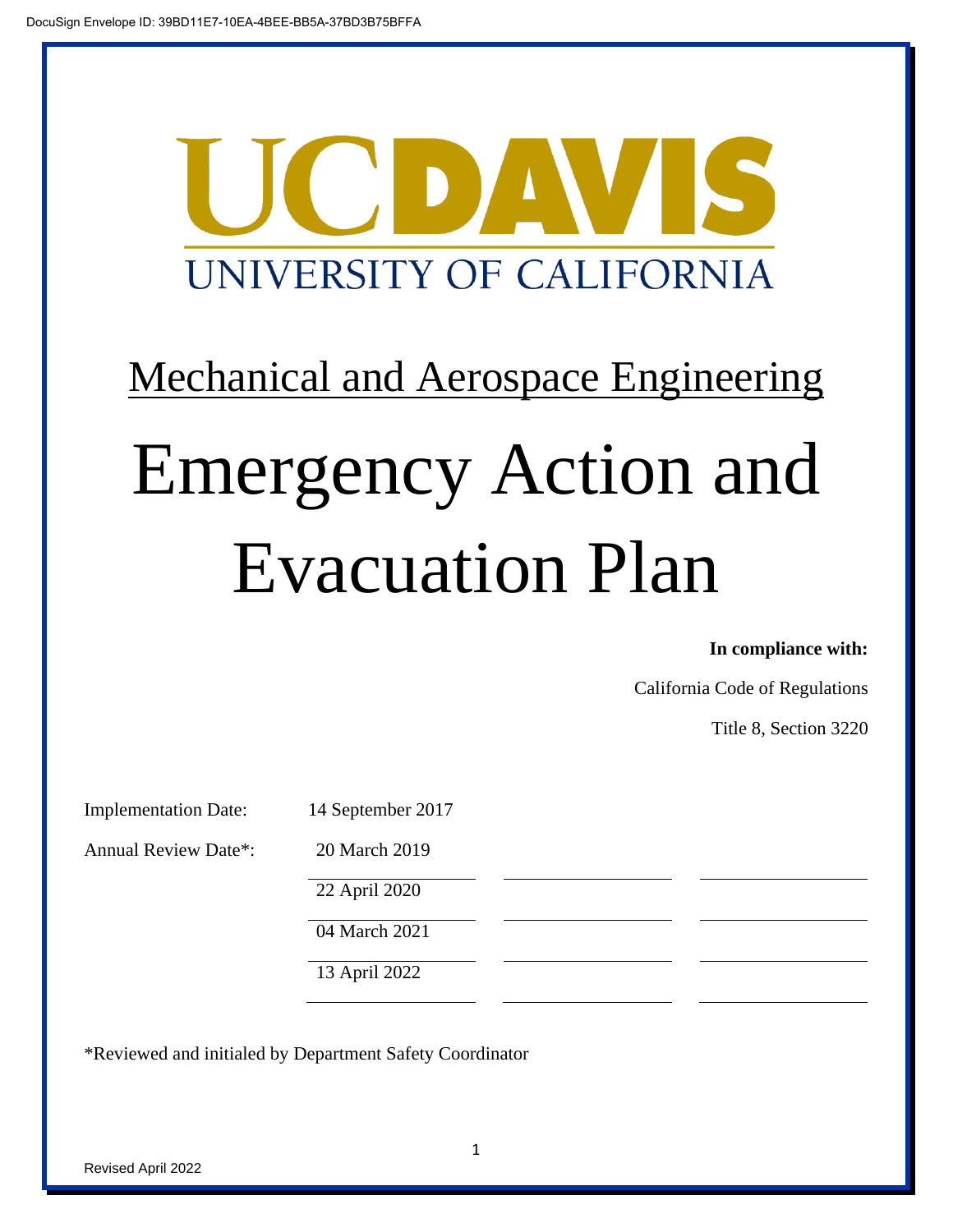# **Introduction**

An Emergency Action & Evacuation Plan (herein referred to as an EAP) covers designated actions employers and employees must take to ensure employee safety from emergencies. Cal-OSHA [regulations](https://www.dir.ca.gov/title8/3220.html) require employers to establish, implement and maintain an EAP. The program must be in writing and include the following elements:

- The preferred means of reporting fires and other emergencies
- A system to alert and notify employees of an emergency
- Evacuation types, procedures and emergency escape routes
- Procedures for employees who remain to operate critical plant operations before they evacuate
- A procedure to account for all employees after an emergency evacuation is completed
- Rescue and medical duties for those employees who are able to perform them
- Names or regular job titles of persons or departments who can be contacted for further information or explanation of duties under the plan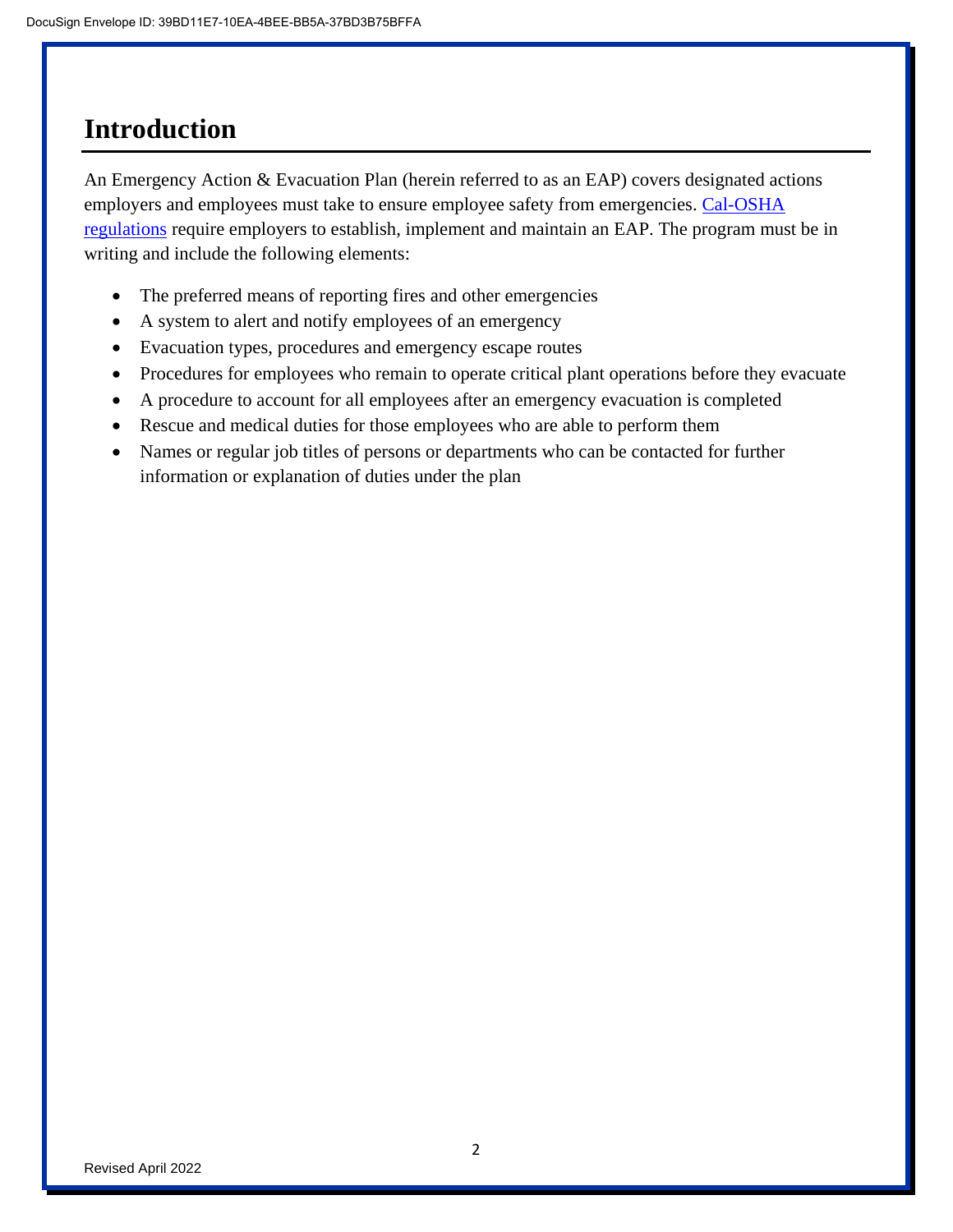## **Contact Information**

**This EAP has been prepared for UC Davis** *Mechanical & Aerospace Engineering Department***. The plan complies with California Code of Regulations, Title 8, Section 3220.**

Mechanical and Aerospace Engineering

*(Office Name)*

2132 Bainer Hall, One Shields Ave, Davis, CA 95616-5294

*(Office Location)*

530-752-0580 mae-dsc@ucdavis.edu

*(Phone) (email)*

Dr. Bahram Ravani 530-754-6130 bravani@ucdavis.edu

*(Department Chairperson) (Phone) (email)*

Krasen Kovachev 530-752-8488 kdkovachev@ucdavis.edu

*(Department Safety Coordinator) (Phone) (email)*

Felicia Smith 530-752-0582 fasmith@ucdavis.edu

*(Dept Manager, Alternate Safety Contact) (Phone) (email)*

**This Emergency Action & Evacuation Plan will be reviewed annually in: March**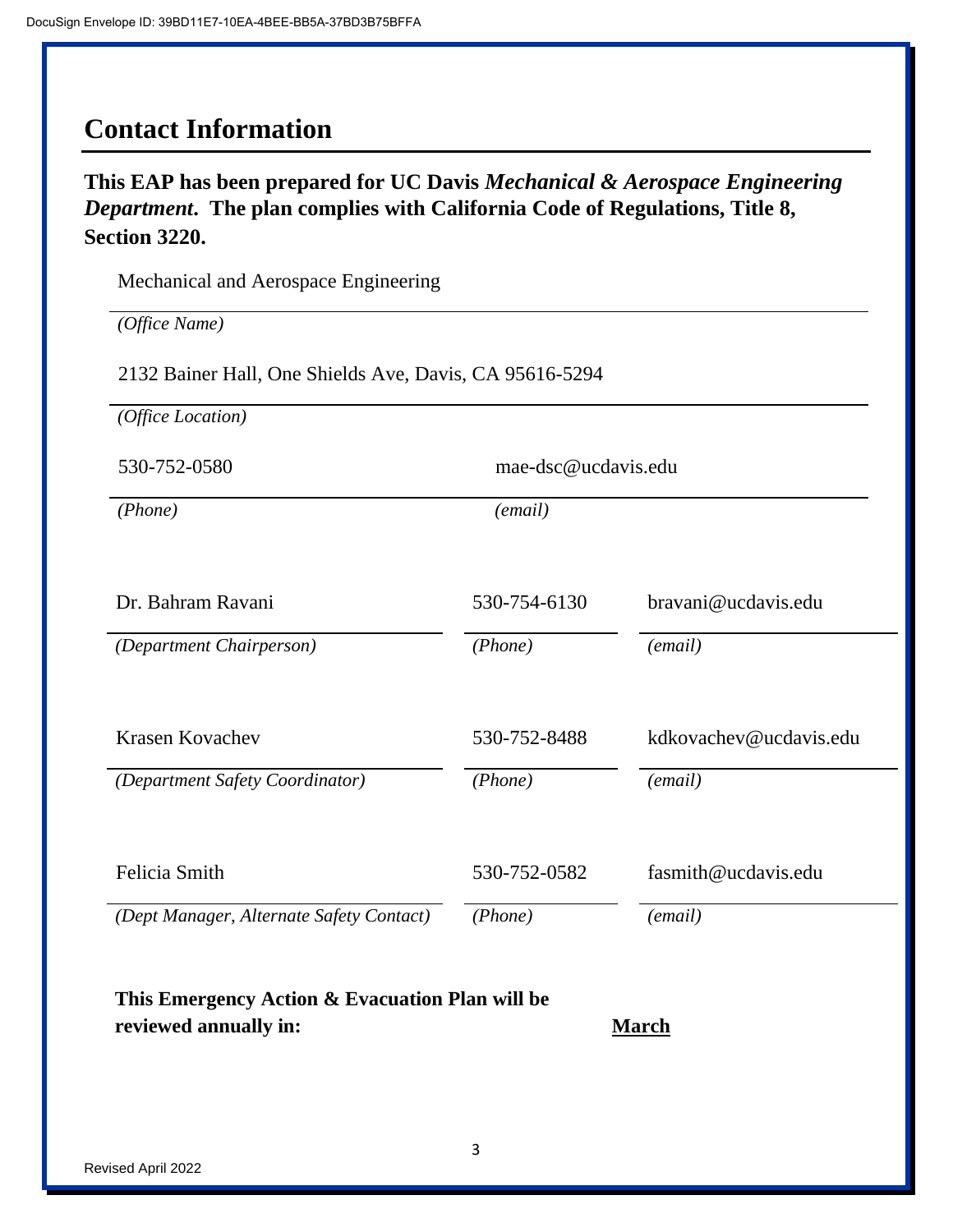# **Emergency Protocols-Alert and Notification**

## **Reporting Emergencies:**

In the event of an emergency, UC Davis employees should contact UC Davis Dispatch by dialing **9-1-1** from a land line or from a cell phone call 530-752-1230.

## **You should call 9-1-1:**

- In the event of a medical emergency
- To report all fire incidents, *even if the fire is extinguished*

*For any extinguisher usage, you should immediately alert the UC Davis Fire Prevention at (530) 752-1493*

- To report criminal or suspicious behavior
- If you are in doubt about the seriousness of a situation, such as any possible situation that you believe may be serious and that may result in injury, death, loss of property, apprehension of a suspected criminal or prevention of a crime that is about to occur.

## **Provide the following information to UC Davis Dispatch upon calling**

- Where you are
- The address or location of the event
- Brief description of the nature of this emergency

## **Alert and Notification of Employees:**

The university has a variety of ways to alert employees and students to emergencies and provide direction. These include:

- Audible alarms
- Visual alarms/signals
- Verbal notification
- UC Davis WarnMe / Aggie Alert
- Social media

## **The department itself will use the following methods to provide alerts and notifications to its employees:**

Primary Method: *Audible and visual building alarms*

Additional notifications: *Verbal and email communication, UC Davis WarnMe*

## *All MAE personnel is strongly encouraged to sign up for the UC Davis WarnMe emergency notification system (https://warnme.ucdavis.edu)*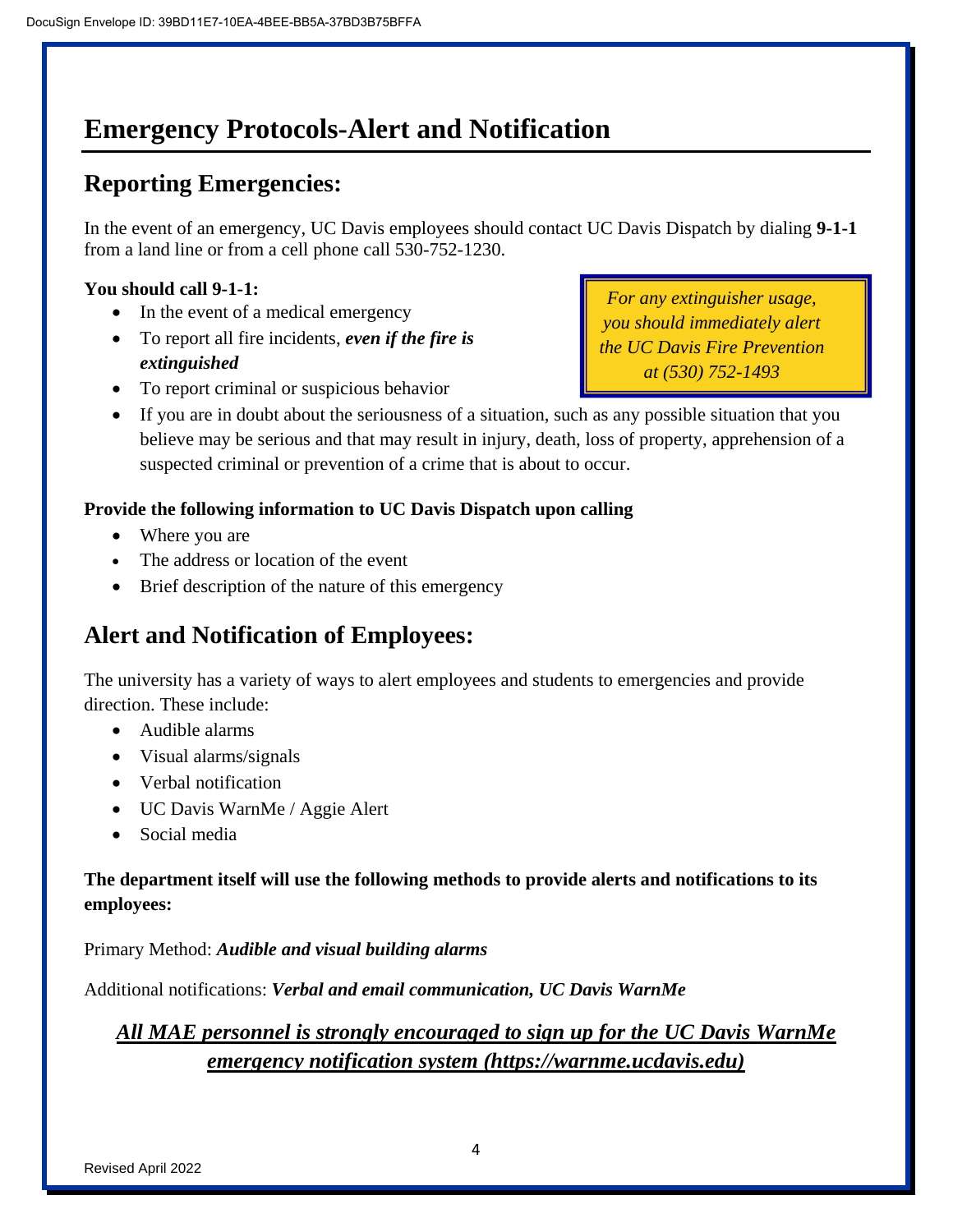# **Emergency Protocols-Evacuation**

## **Evacuation Procedures & Routes**

Many incidents (*e.g.* building fire, police response) could require an evacuation of all or part of the campus. All employees must evacuate the building when notified to do so. The type of evacuation or protective measure may be specified as part of the notification. Please refer to Policy & Procedure [390-](http://manuals.ucdavis.edu/PPM/390/390-10.pdf) [10](http://manuals.ucdavis.edu/PPM/390/390-10.pdf) for more information on Campus Emergency Policy.

## *Evacuation Types*

- **Evacuation:** Evacuation is total building or partial building evacuation due to conditions making it no longer safe to remain inside a building or a specific area in a building. This level of evacuation requires occupants to move out and away from the building being evacuated.
- **Controlled Evacuation:** Controlled evacuation is total building or partial building evacuation due to safety conditions or an armed intruder making it no longer safe to remain inside a building or specific area in a building. This level of evacuation requires occupants to move out and away from the building once notified.
- **Shelter-in-Place:** Shelter-in-place means selecting a small interior room, with no or few windows, and taking refuge there; it does not mean sealing off your entire office. Shelter-inplace is used in emergency situations where hazardous materials have been released into the atmosphere or in emergencies related to civil unrest or violent demonstrations.
- Lock Down: Lockdown is the temporary sheltering technique utilized to limit exposure to an armed intruder or similar incident. When alerted, occupants of a building within the area of concern will lock all doors and windows, not allowing entry or exit to anyone until the all clear has been sounded. If you are in a ground floor office or common area, take precautions and move away from glass windows or doors and seek shelter in a locked room of office.

## *Prior to Exiting*

After being notified to evacuate, stop all work activities and evacuate immediately. Securely close departmental and office doors behind you. You may choose to lock your doors to prevent property theft (the UC Davis Fire Department has keys to campus buildings and rooms if access is necessary). Remember that you may not be allowed back into the building for an extended time.

## *Evacuation Routes/Exiting the Building*

During an emergency evacuation, use the nearest door or stairway if available. Each employee needs to be aware of at least two exit routes in their main building in the event one is compromised. All campus buildings over one story high must have building evacuation signs posted on every floor. The signs must be posted at all stairway and elevator landings and immediately inside all public entrances to the buildings. More information on this is available in the FireNet [Emergency Evacuation](http://safetyservices.ucdavis.edu/ps/fp/fn/ee/emergencyEvacuationSigns.pdf/view)  [Signs.](http://safetyservices.ucdavis.edu/ps/fp/fn/ee/emergencyEvacuationSigns.pdf/view)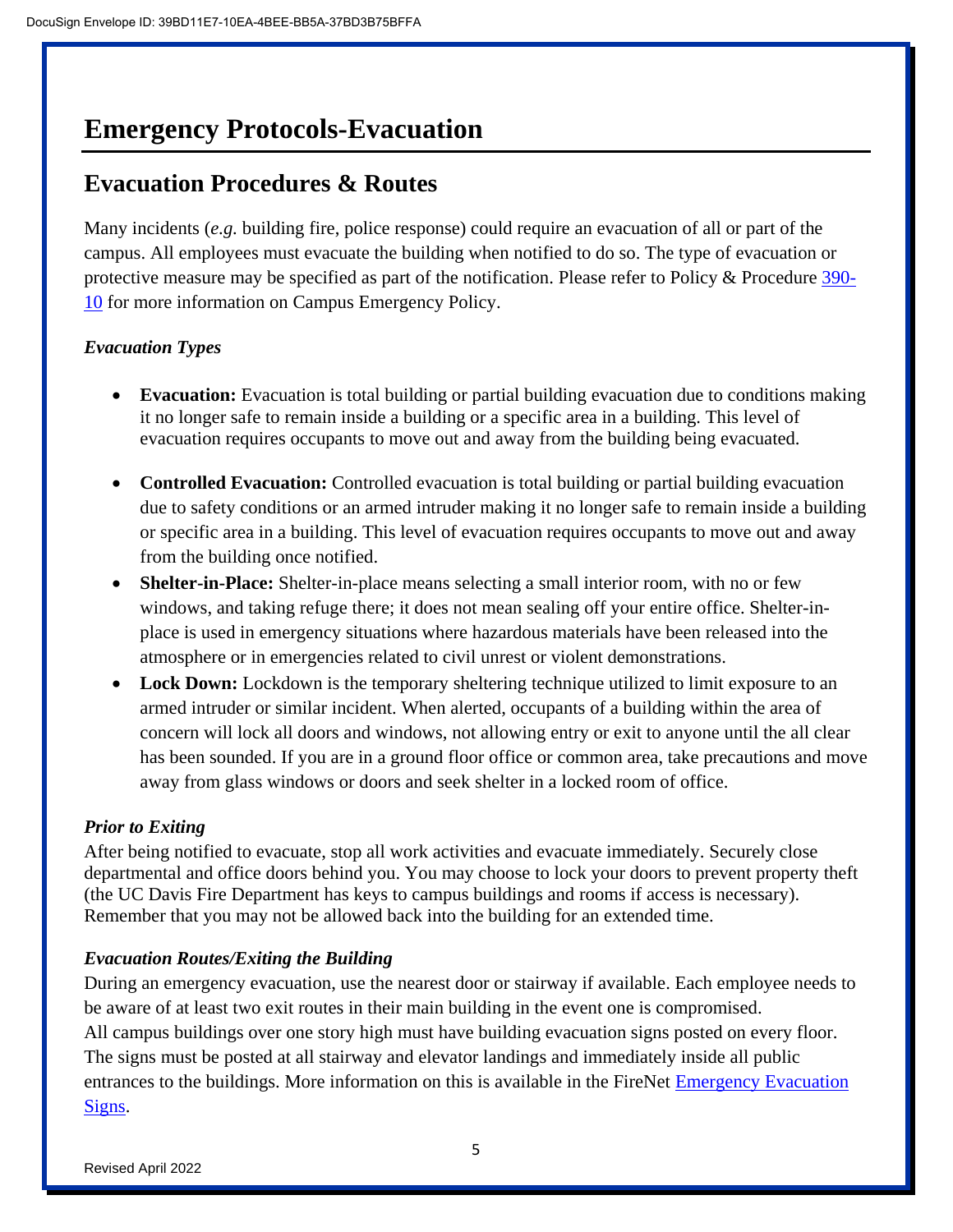Persons involved with developing the EAP need to address how to evacuate colleagues with special needs that are unable to evacuate on their own. More information and guidance on this topic can be found in the FireNet [Guidelines to Emergency Evacuation Procedures for Employees/Clients with](http://safetyservices.ucdavis.edu/ps/fp/fn/ee/emergencyEvacuationOfDisabled.pdf/view) 

[Disabilities.](http://safetyservices.ucdavis.edu/ps/fp/fn/ee/emergencyEvacuationOfDisabled.pdf/view)

*Discuss with your Department Safety Coordinator, Krasen Kovachev, if you or a member of your group might need assistance.*

### *Assembly Area*

After exiting the building, all employees, students, volunteers, and visitors should follow the evacuation route to the pre-arranged assembly area.

The Department Director/Dean/Chair should assign an Assembly Area Manager to each evacuation location. List all buildings in which department members are assigned space and the corresponding assembly areas and manager.

| Bainer Hall and WTB | $#1$ , South of Silo              | Krasen Kovachev, Felicia Smith |
|---------------------|-----------------------------------|--------------------------------|
| Bainer Hall and WTB | #2, South of Bainer main entrance | Krasen Kovachev, Felicia Smith |

*NOTE: The assembly areas for other buildings and labs could be found in the evacuation maps on pages 10 to 14 of this plan. Follow your laboratory-specific evacuation plan and assembly area.*

All employees should stay within your respective group at the Assembly Area. No one should leave the area until notified by the First Responders, Assembly Area Manager, or Responder Liaison.

## **Assigned Job Responsibilities**

## *Assembly Area Manager Duties:*

It is recommended that the senior employee or their designee acts as the Assembly Area Manager. The Assembly Area Manager should be responsible for taking roll call and therefore it is imperative that *prior* to an emergency the Department Safety Coordinator (DSC) and Assembly Area Manager work together to ensure an updated employee roll call sheet is available and accessible at the time of the emergency. Ideally, the person responsible for roll call will take a personnel list (use attached form or alternate) before leaving the building. The Assembly Area Manager should report any injuries in need of immediate care to First Responders. Any other minor injuries should be documented and reported through the proper chain of command to Dr. Bahram Ravani, Department Chairperson.

The Assembly Area Manager is responsible for sharing information as it becomes available to the evacuated persons. The Assembly Area Manager *should not leave* the assembly area; therefore, it is suggested the Assembly Area Manager assign a liaison to the First Responders.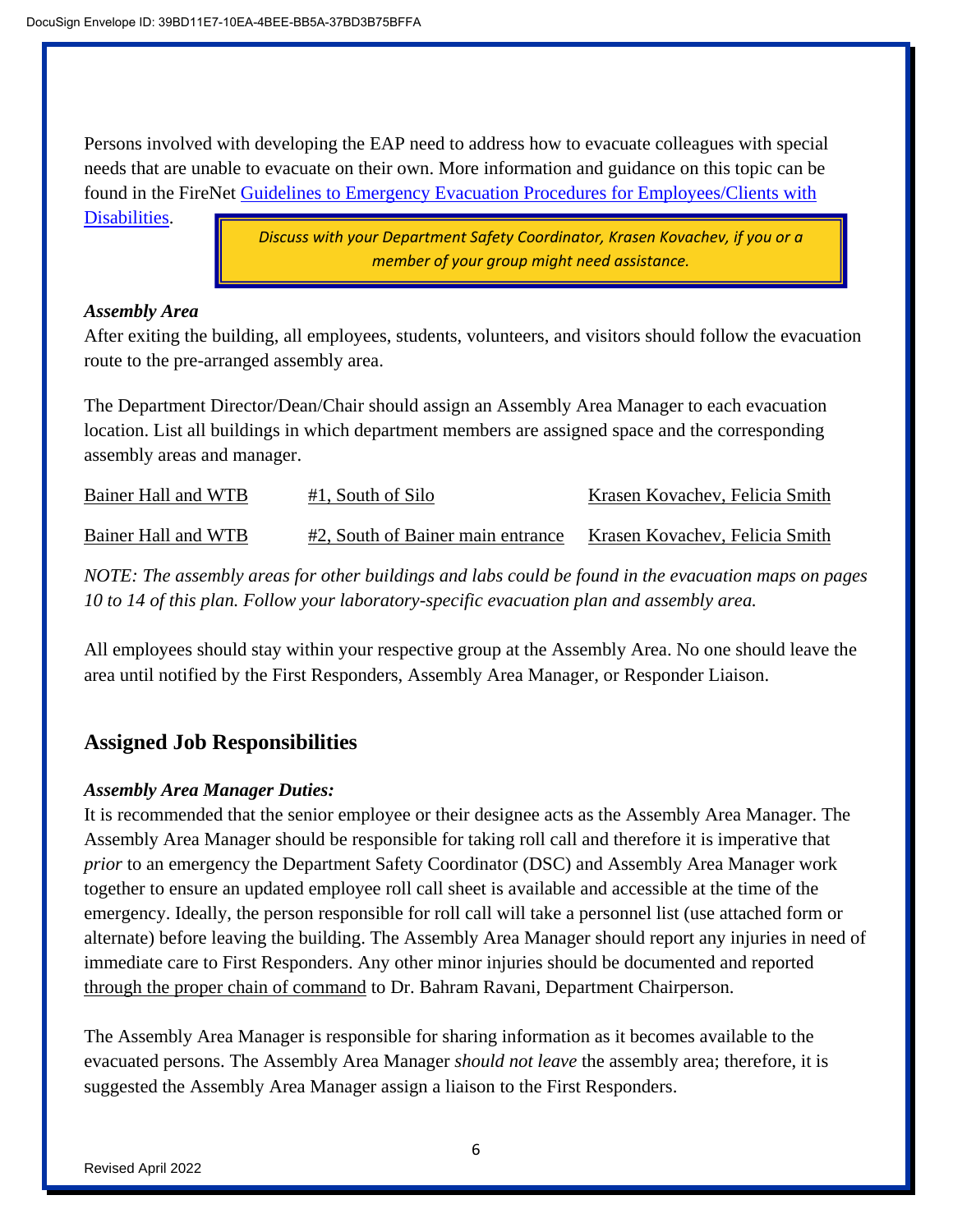### *Responder Liaison Duties:*

The Responder Liaison ensures important communication and information exchange between the First and Second Responders (*e.g.* Fire, Police, Facilities), and the Area Assembly Manager. The Responder Liaison (whom may be the DSC if present) is responsible for informing the on-scene Incident Commander of the status of department employees and visitors. Responder Liaisons should be prepared to provide the following information (if known)

- Nature of the emergency (*e.g.* fire)
- Location of the emergency
- Number of persons trapped
- Number of persons hurt
- Number of persons unaccounted for

*If needed, the Responder Liaison should recruit volunteers to help direct and contain evacuees to the Assembly Area.*

After a major incident, building occupants may not re-enter buildings until cleared by a campus official.

## **Procedures for Employees Who Remain to Operate Critical Operations**

Safety is a top priority at UC Davis, and there are no critical operations worth risking one's welfare to perform. If you believe your department has critical operations requiring an employee(s) to remain in the building during an evacuation (most departments will not), please contact [UC Davis Office of](mailto:prepare@ucdavis.edu)  [Emergency Management and Mission Continuity](mailto:prepare@ucdavis.edu) to develop this section of the plan.

## **AED / CPR Training**

UC Davis relies on the UC Davis Fire Department and partnering agencies to provide rescue and medical assistance. It may be useful to document employees in your department who have specialized medical training.

#### **Not applicable to MAE at this time**

| <b>Employee Name</b> | <b>Type of Training</b> | <b>Certification Date</b> |
|----------------------|-------------------------|---------------------------|
| <b>Employee Name</b> | <b>Type of Training</b> | <b>Certification Date</b> |
| <b>Employee Name</b> | <b>Type of Training</b> | <b>Certification Date</b> |
| <b>Employee Name</b> | <b>Type of Training</b> | <b>Certification Date</b> |

*The individuals listed above should not practice outside their scope of training and are not expected or required to assist in any emergency or medical situation.*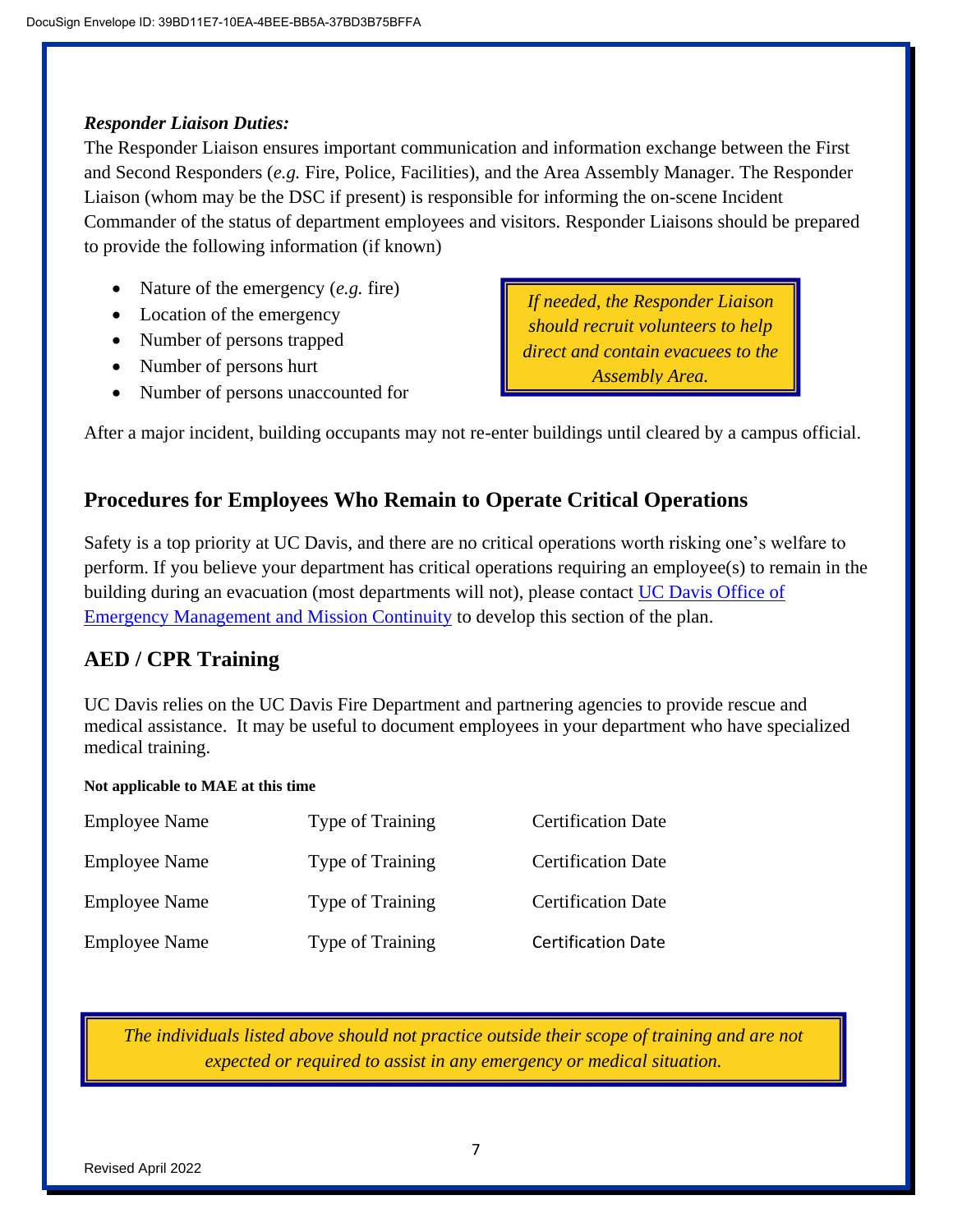# **Responsibilities of the Department Safety Coordinator**

Krasen Kovachev and Felicia Smith are responsible for implementing essential elements including planning, evaluating, and implementing the EAP. The following duties must be performed to maintain an effective EAP:

- Review and update the EAP annually or as needed.
- Update and submit the [Emergency Call List](https://police.ucdavis.edu/sites/g/files/dgvnsk3476/files/inline-files/Emergency_Call_List_Form.pdf) to the [UC Davis Dispatch Center.](mailto:letgarcia@ucdavis.edu)
- Train employees on the location of emergency exits, fire extinguishers, manual pull stations, first aid kits, and AEDs if applicable.
- Ensure evacuation routes are posted and walkways remain clear at all times.
- Train employees annually on the EAP, including the "Additional Training" sections. Ensure all new hires are familiar with the procedures and a copy of the plan is made available. **Document all training.**
- Train the Assembly Area Managers, Responder Liaisons, and Alternate Department Safety Contact. Confirm they understand their duties as assigned in the plan.
- Exercise your department's EAP annually. It is recommended you exercise your plan in the following order:
	- 1. **Conduct a Tabletop Exercise.** This will allow departments to use their training on the EAP, as well as to work through any inefficiencies *prior* to an emergency. Contact the [UC Davis Office of Emergency Management and Mission Continuity](mailto:prepare@ucdavis.edu) for training or assistance with your tabletop exercise.
	- 2. **Schedule a Building Evacuation.** The UC Davis Fire Department can perform a limited number of building evacuations each month. Advanced notice and coordination between the departments that share your building **before** the exercise is critical. The Fire Department **will not** conduct the exercise if coordination between department DSCs has not occurred. Please contact your Department Safety Coordinator to schedule an exercise. Evacuations will be scheduled on a first come first serve basis and times and dates will be decided based on the Fire Department's availability. To schedule a fire drill, please contact the [UC Davis Fire Department.](https://fire.ucdavis.edu/form/campus-fire-drill-request)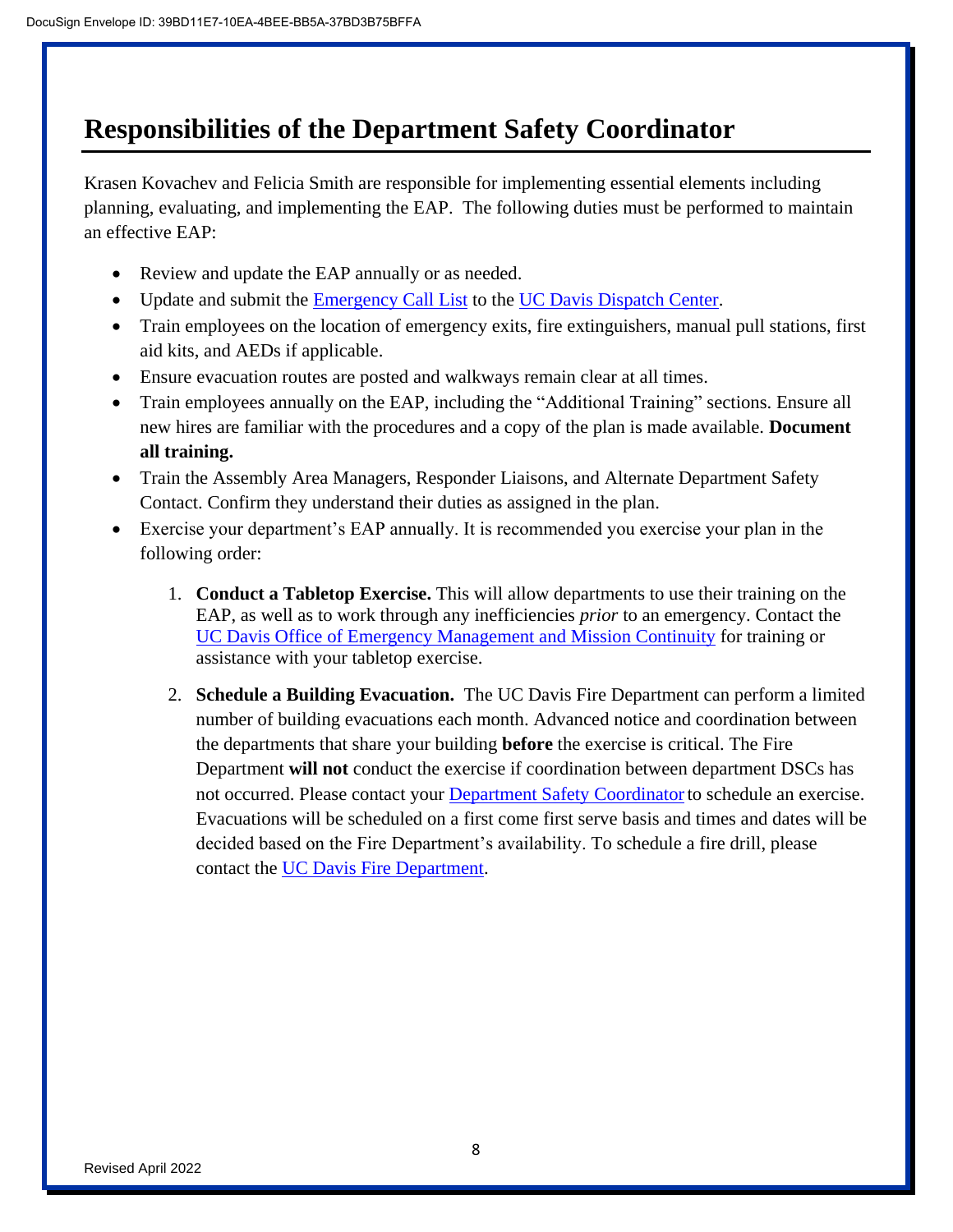# **Signatures**

This EAP has been reviewed and approved by the following individuals:

| DocuSigned by:                                                                                   |           |
|--------------------------------------------------------------------------------------------------|-----------|
| Baluram Karani                                                                                   | 4/20/2022 |
| (Dr. Bahram Ravani, Department Chairperson)                                                      | (Date)    |
|                                                                                                  |           |
|                                                                                                  |           |
| The Safety Contact and Alternate are aware of their responsibilities, as described in this plan: |           |
|                                                                                                  |           |
| DocuSigned by:                                                                                   |           |
| terasen terradur                                                                                 | 4/20/2022 |
| $(Krasen Kovachev, \overline{Department\ Safety\ Coordinator})$                                  | (Date)    |
| DocuSigned by:                                                                                   |           |
| Felicia Smith                                                                                    | 4/20/2022 |
|                                                                                                  |           |
| (Felicia Smith, Department Manager / Alternate Safety Contact)                                   | 'Date)    |

Additional Comments: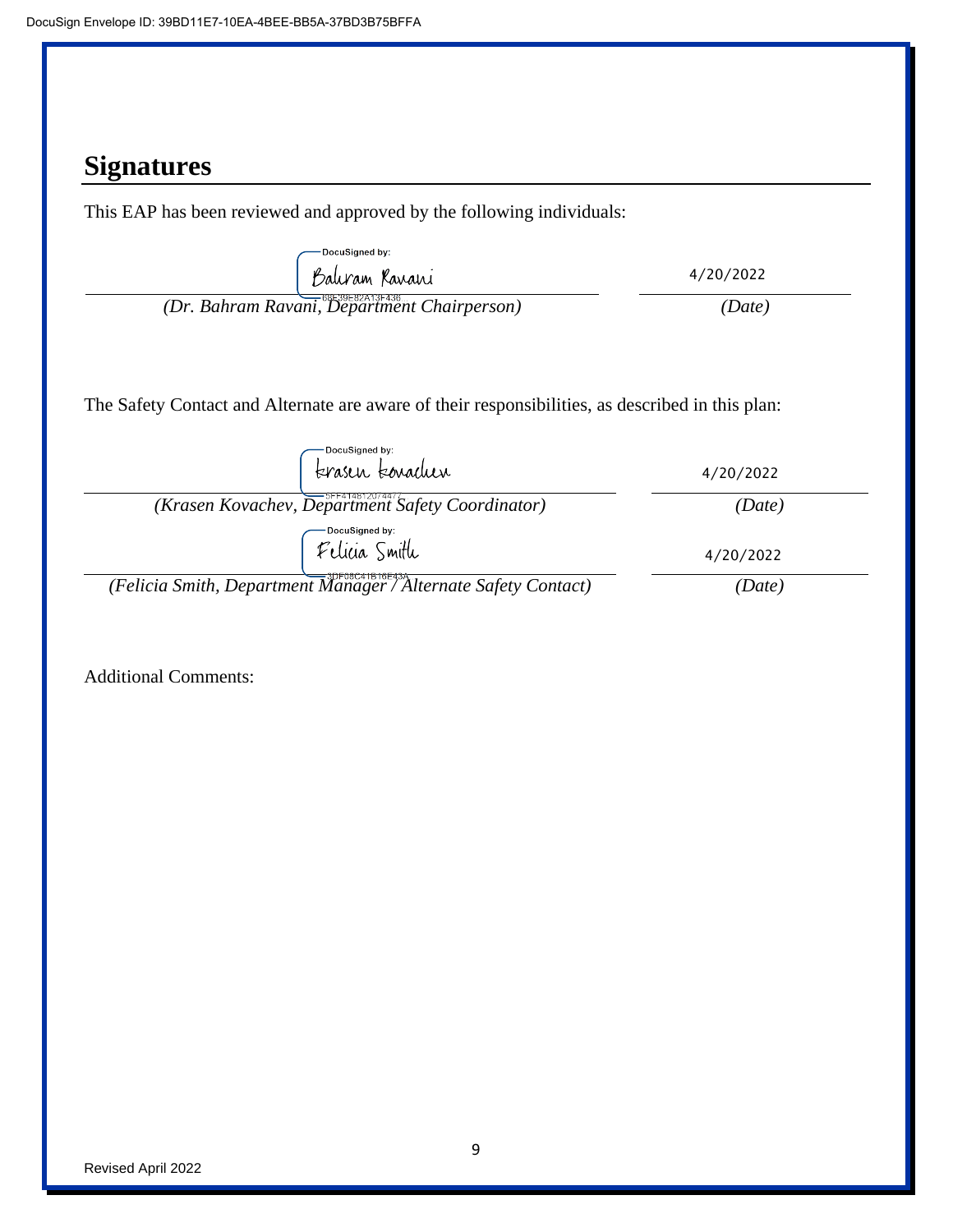

Department Safety Contact: Krasen Kovachev 530-752-8488 Felicia Smith 916-539-4036

March 2022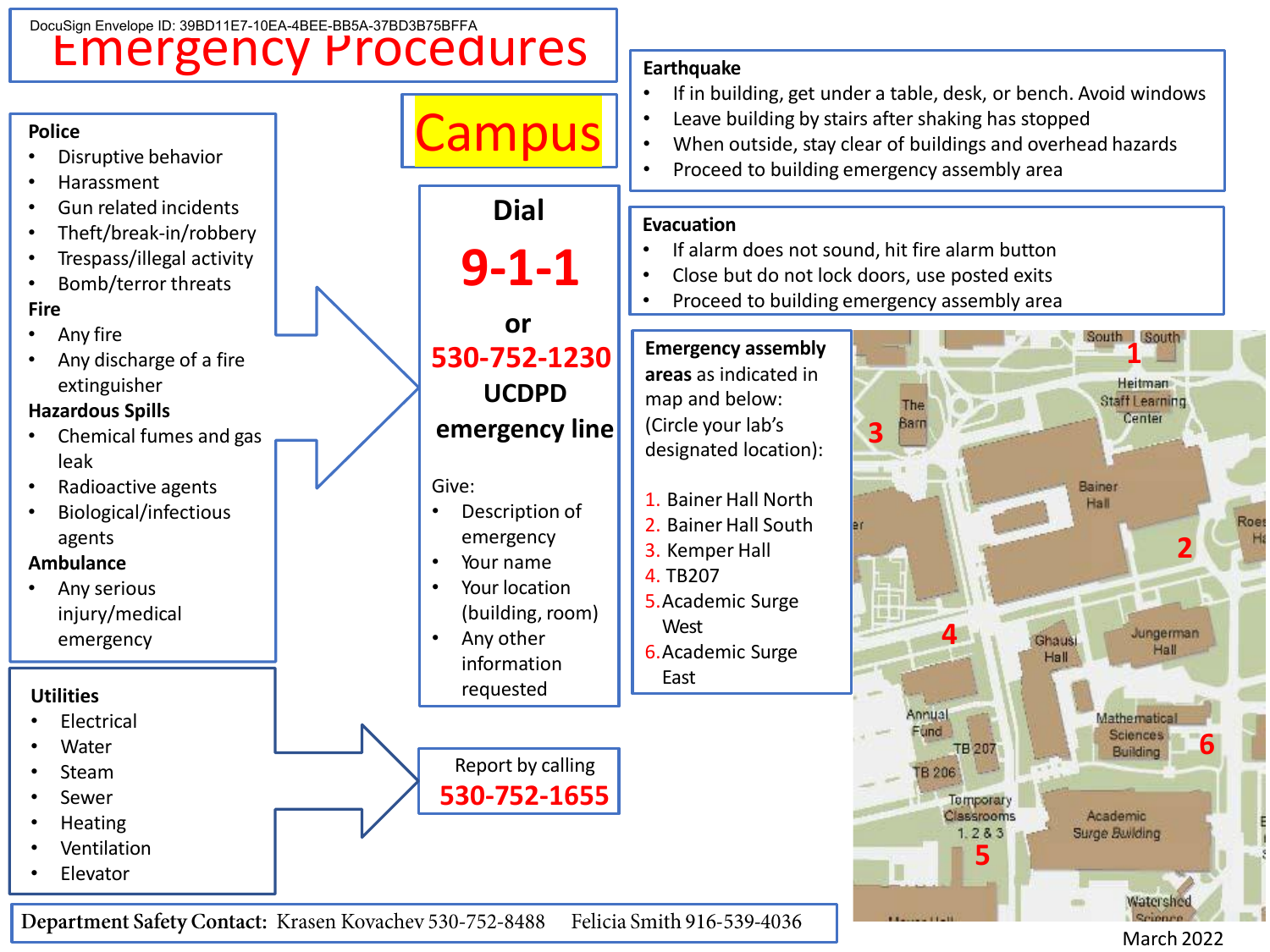

Department Safety Contact: Krasen Kovachev 530-752-8488 Felicia Smith 916-539-4036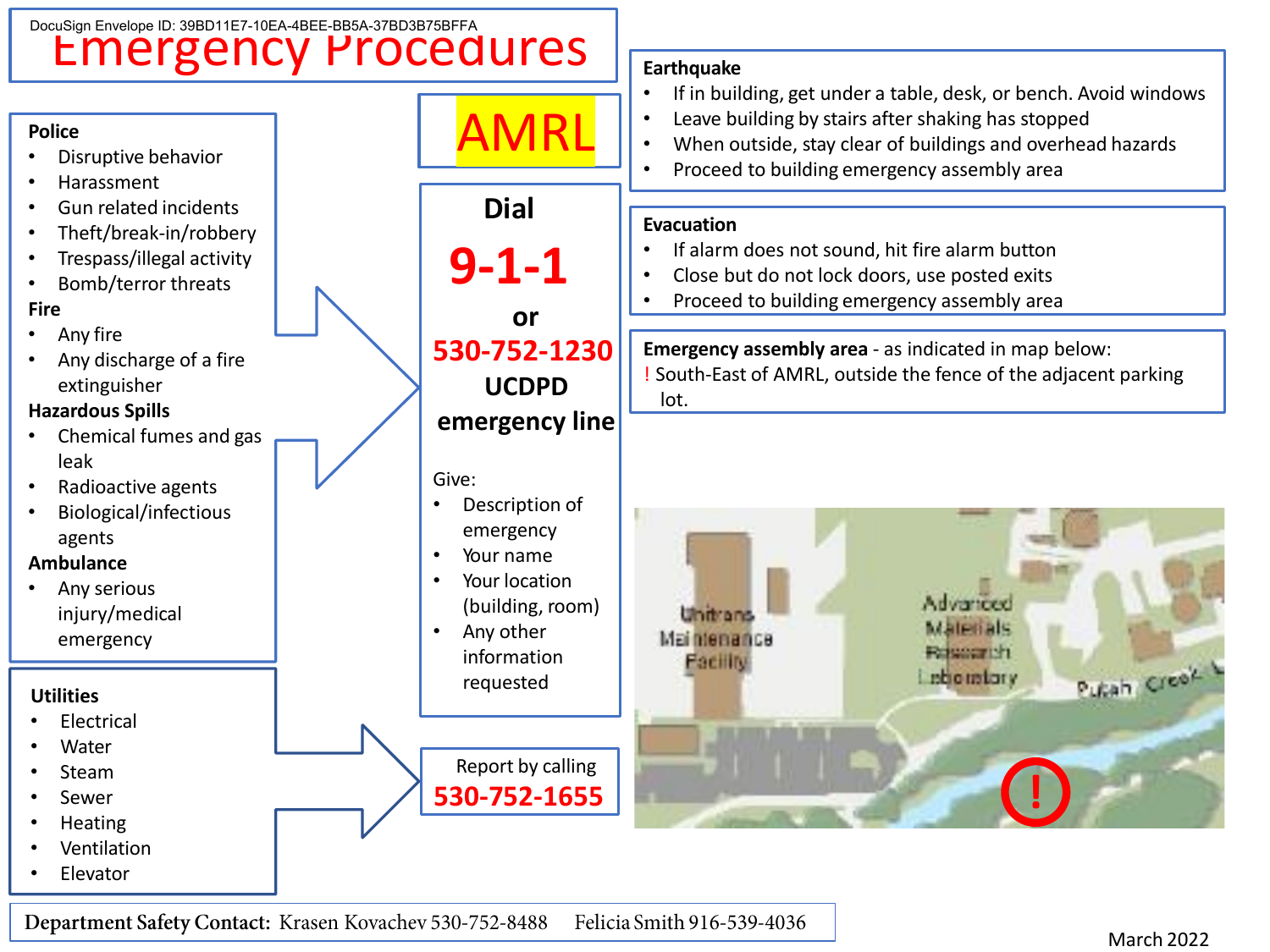

Department Safety Contact: Krasen Kovachev 530-752-8488 Felicia Smith 916-539-4036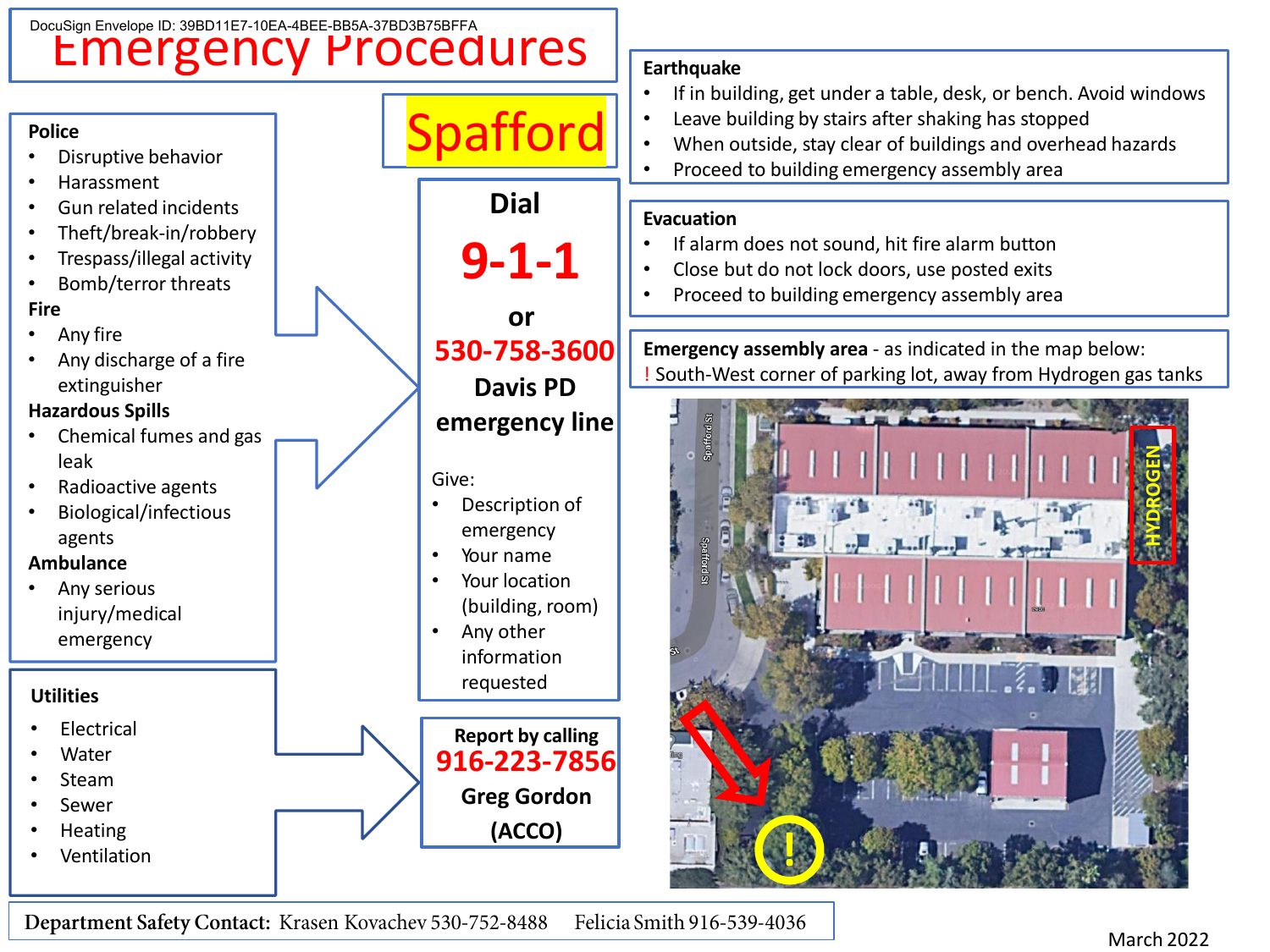

March 2022

Department Safety Contact: Krasen Kovachev 530-752-8488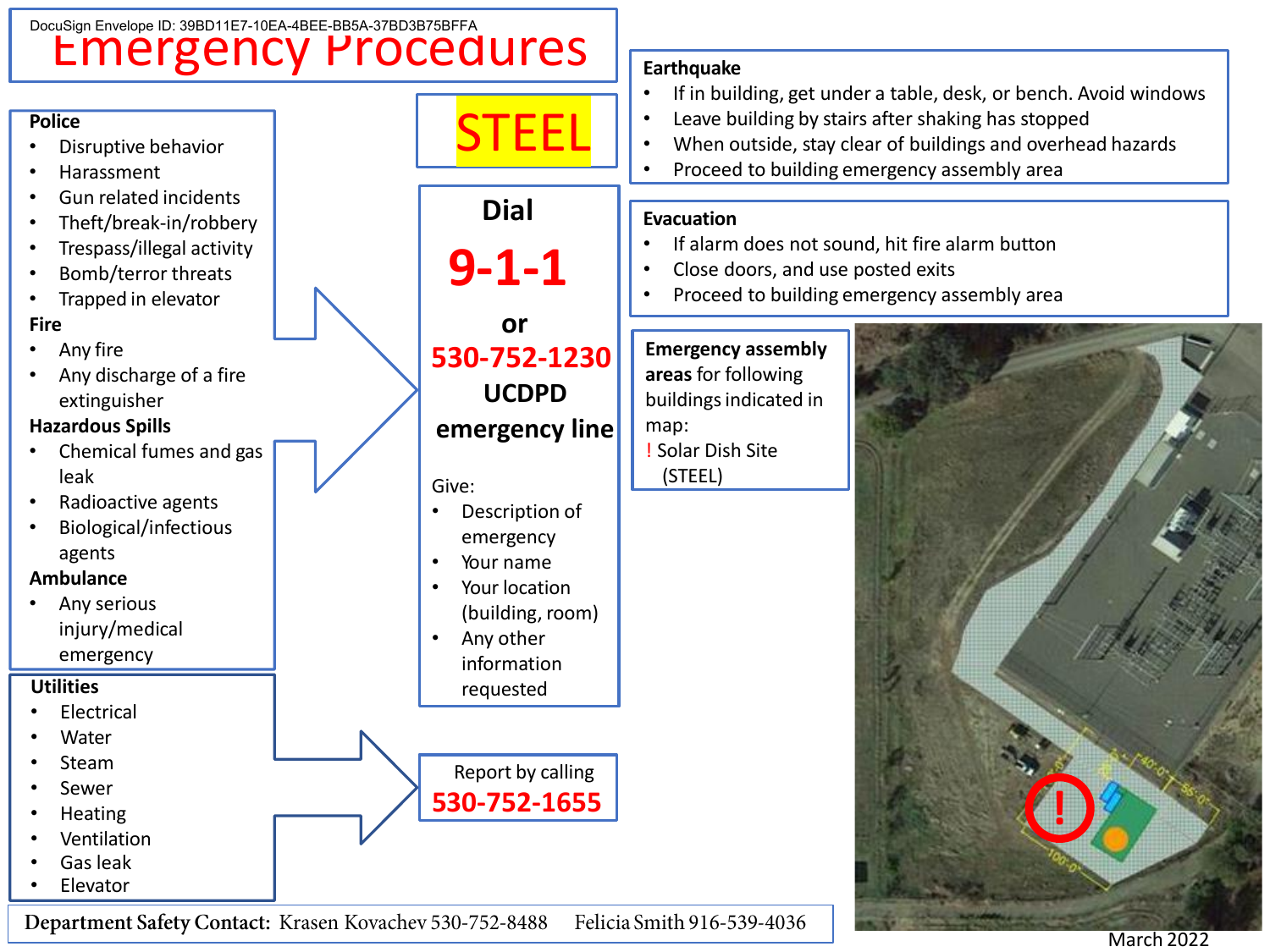DocuSign Envelope ID: 39BD11E7-10EA-4BEE-BB5A-37BD3B75BFFA

| <b>ATIRC EMERGENCY PROCEDURES</b>                                                                            |                                                                                                          |                                                    |                                                          |                                          |  |
|--------------------------------------------------------------------------------------------------------------|----------------------------------------------------------------------------------------------------------|----------------------------------------------------|----------------------------------------------------------|------------------------------------------|--|
| <b>POLICE</b>                                                                                                | <b>FIRE</b>                                                                                              |                                                    |                                                          | <b>DIAL 911 FROM ANY PHONE.</b>          |  |
| • Disruptive behavior                                                                                        | • Any fire                                                                                               |                                                    |                                                          | Give:                                    |  |
| • Harassment                                                                                                 | • Any discharge of a fire extinguisher                                                                   |                                                    |                                                          | • Description of emergency               |  |
| • Gun related incidents                                                                                      |                                                                                                          |                                                    |                                                          | • Your name                              |  |
| • Theft/break-in                                                                                             | <b>AMBULANCE</b>                                                                                         |                                                    |                                                          | • Location/building name as:             |  |
| • Trespass/illegal activity                                                                                  | • Any serious injury/medical emergency                                                                   |                                                    |                                                          | <b>ATIRC, 3327 Apiary Drive</b>          |  |
| Bomb/terror threats                                                                                          |                                                                                                          |                                                    |                                                          | • Any other information requested        |  |
| <b>EVACUATION</b>                                                                                            |                                                                                                          |                                                    | <b>EARTHQUAKE</b>                                        |                                          |  |
| • Hit fire alarm button                                                                                      |                                                                                                          |                                                    | • Vacate building if possible, move to center of parking |                                          |  |
| • Close and unlock doors, use posted exits                                                                   |                                                                                                          | area. Stay away from powerlines and street lights. |                                                          |                                          |  |
|                                                                                                              | • If in building, climb under table or workbench. Exit<br>• Proceed to parking lot on east side of ATRIC |                                                    |                                                          |                                          |  |
|                                                                                                              | building as soon as possible after shaking has stopped.                                                  |                                                    |                                                          |                                          |  |
| • Proceed to parking lot on east side of ATRIC                                                               |                                                                                                          |                                                    |                                                          |                                          |  |
|                                                                                                              |                                                                                                          |                                                    |                                                          |                                          |  |
| UTILITY RELATED EMERGENCY<br>$-44.05$                                                                        |                                                                                                          |                                                    |                                                          |                                          |  |
| • Report to 530-752-1655<br><b>Assembly Area</b>                                                             |                                                                                                          |                                                    |                                                          |                                          |  |
| ROBBERY/HOSTAGE                                                                                              |                                                                                                          |                                                    |                                                          |                                          |  |
| • Follow perpetrator's instructions. Do not attempt to                                                       |                                                                                                          |                                                    |                                                          |                                          |  |
| apprehend. Observe features and clothing.                                                                    |                                                                                                          |                                                    |                                                          |                                          |  |
| • Call 911 after robber leaves                                                                               |                                                                                                          |                                                    |                                                          |                                          |  |
| <b>STAFF EMERGENCY CONTACT NUMBERS</b>                                                                       |                                                                                                          |                                                    |                                                          |                                          |  |
| <b>UCPRC</b>                                                                                                 |                                                                                                          |                                                    | <b>AHMCT</b>                                             |                                          |  |
| John Harvey<br>(Principal Investigator)                                                                      | 510-206-8349                                                                                             |                                                    | Ty Lasky                                                 | (Principal Investigator)<br>530-752-6366 |  |
| David Jones<br>(Principal Investigator)                                                                      | 530-574-0724                                                                                             |                                                    | Dave Torick                                              | (Lab mngr/Safety coord.)<br>530-217-3513 |  |
| Jeff Buscheck<br>(Lab manager)                                                                               | 530-304-8941                                                                                             |                                                    |                                                          |                                          |  |
| (Safety coordinator)<br>Dave Miller<br>916-215-3374<br>Krasen Kovachev (Dept. Safety Coord.)<br>530-752-8488 |                                                                                                          |                                                    |                                                          |                                          |  |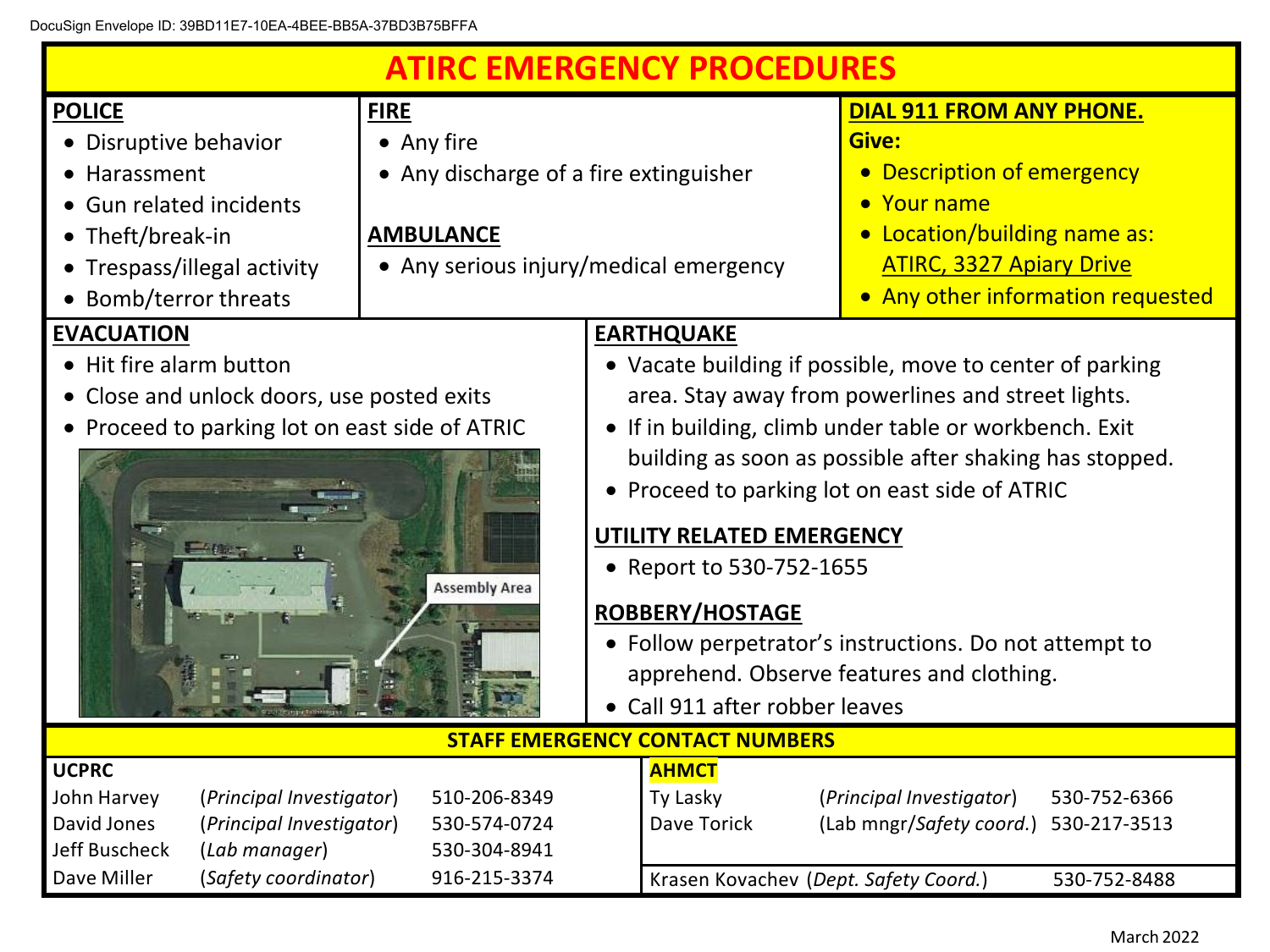# **Roll Call Sheet**

## **Mechanical and Aerospace Engineering - Main office Office Location: Bainer Hall 2132**

Krasen Kovachev and Felicia Smith are responsible for maintaining a current list of personnel in the department. This form can be used, or, if your department currently has a directory, you can format it into a roll sheet with room and building location and attach it to the EAP. Assembly Area Managers and DSCs should have a copy to complete roll call during an emergency.

| <b>Employee Name</b>   | <b>Work Phone</b><br>$(530)$ - | Cell/<br><b>Other Phone</b> | <b>Room/Building</b> | Status/<br><b>Location</b> |
|------------------------|--------------------------------|-----------------------------|----------------------|----------------------------|
| Alec Schrader          | <b>NA</b>                      |                             | <b>NA</b>            |                            |
| Bahram Ravani          | 754-9295                       |                             | 2004 Bainer          |                            |
| CeCe Coyle             | 752-6256                       |                             | 2132D Bainer         |                            |
| <b>Felicia Smith</b>   | 752-0582                       |                             | 2006 Bainer          |                            |
| <b>Geoffrey Murry</b>  | 752-2267                       |                             | 2132C Bainer         |                            |
| Jennifer Young         | 752-8564                       |                             | 2132 Bainer          |                            |
| Jim Vanderveen         | 752-1834                       |                             | 2007 Bainer          |                            |
| Krasen Kovachev        | 752-8488                       |                             | 2101 Bainer          |                            |
| Lili Scheiber          | 752-7266                       |                             | 2132 Bainer          |                            |
| Lou Cha                | 752-0581                       |                             | 2132B Bainer         |                            |
| <b>Melany Miners</b>   | 752-9499                       |                             | 2132A Bainer         |                            |
| Natalie Medina         | <b>NA</b>                      |                             | <b>NA</b>            |                            |
| <b>Patrick Gibson</b>  | 754-1346                       |                             | 2101 Bainer          |                            |
| <b>Valerie Bartole</b> | 752-4805                       |                             | 2002 Bainer          |                            |
|                        |                                |                             |                      |                            |
|                        |                                |                             |                      |                            |
|                        |                                |                             |                      |                            |
|                        |                                |                             |                      |                            |
|                        |                                |                             |                      |                            |
|                        |                                |                             |                      |                            |
|                        |                                |                             |                      |                            |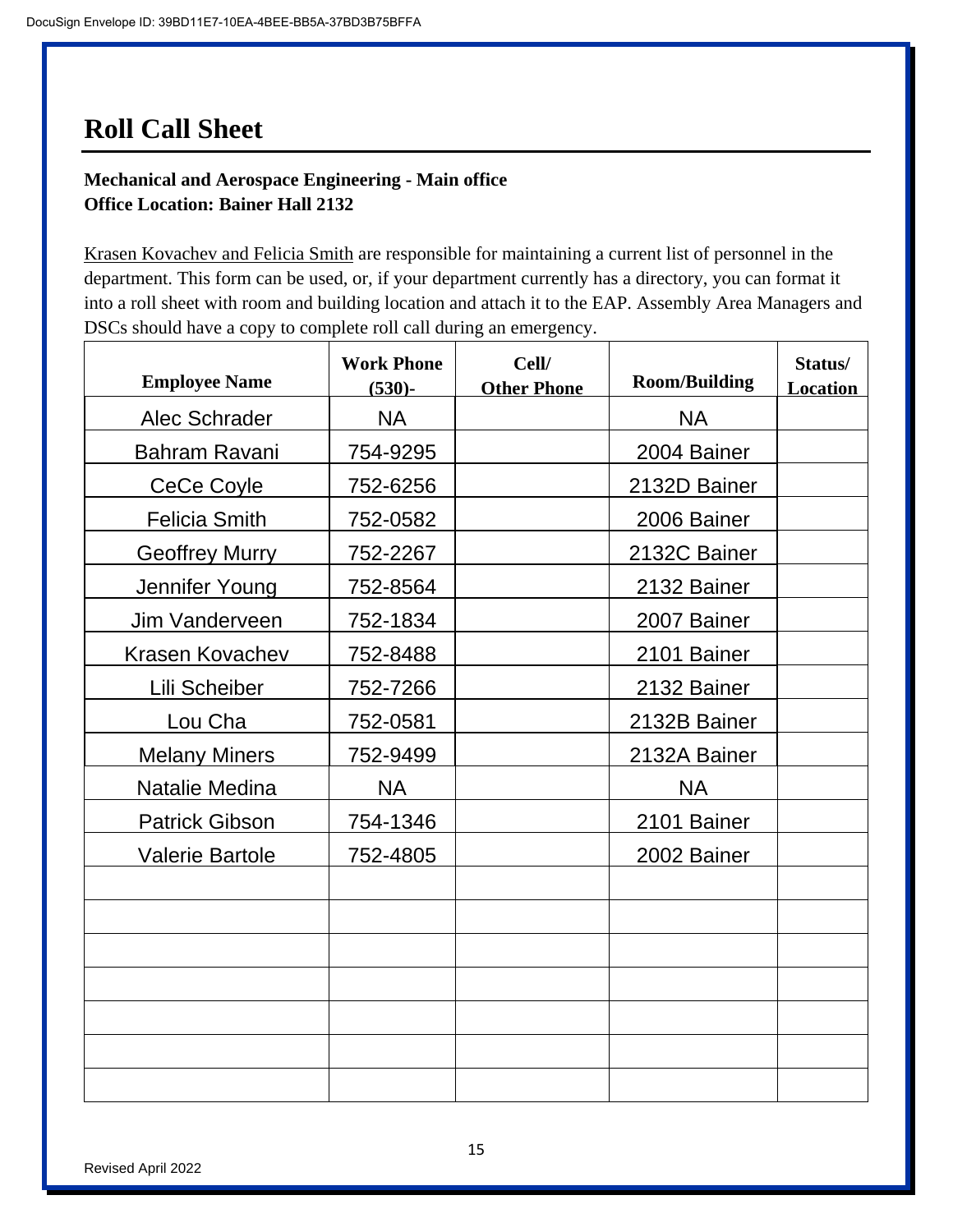# **Additional Training:**

# **Communications for Campus-Wide Emergencies**

In the event of a major emergency, there are multiple ways to distribute life-saving and other important information. Familiarize the individuals in your department with these communication methods:

### • **Sign up in advance to receive UC Davis WarnMe messages**

This emergency notification service provides students and employees with timely information and instructions during emergencies. UC Davis WarnMe can send alerts by e-mail, text, telephone and cell phone messaging. To deliver messages, WarnMe uses employees' work contact information from the university's online directory, students' e-mail addresses and personal contact information you voluntarily provide. Register and update your information at [http://warnme.ucdavis.edu](http://warnme.ucdavis.edu/).

• **Check the University homepage** [www.ucdavis.edu](http://www.ucdavis.edu/) UC Davis posts information about emergencies and other major news on its home page at [www.ucdavis.edu](http://www.ucdavis.edu/)**.** News can also be found at [www.news.ucdavis.edu](http://www.news.ucdavis.edu/)

#### • **Check official UC Davis social media channels**

UC Davis posts emergency information on its official social media channels. These channels include twitter, Facebook, Instagram and Snapchat. You can subscribe to updates from UC Davis by liking or following the channels. You can find all of the University's official social media channels at [https://www.ucdavis.edu/social-media.](file:///C:/Users/jaeasley/Downloads/UC%20Davis%20posts%20emergency%20information%20on%20its%20official%20social%20media%20channels.%20These%20channels%20include%20Twitter,%20Facebook,%20Instagram,%20and%20Snapchat.%20You%20can%20subscribe%20to%20updates%20from%20UC%20Davis%20by%20liking%20or%20following%20the%20channels.%20You%20can%20find%20all%20of%20the%20University’s%20official%20social%20media%20channels%20at%20https:/www.ucdavis.edu/social-media)

#### • **Call the Emergency Status Line (530) 752-4000**

The Emergency Status Line provides a brief recorded telephone message about the status of the Davis campus in an emergency. Messages will indicate the emergency's nature, and provide brief instructions. As more information becomes available, messages will point to additional information sources, such as the UC Davis home page.

#### • **Follow reports in the news media**

UC Davis works with the news media to share information about emergencies and provide direction to the university community. KFBK Radio in Sacramento (93.1 FM / 1530 AM) is the primary station for the federal Emergency Alert System for several area counties.

*In a campus-wide emergency, the campus may communicate using one or all of the above methods of communication depending on the incident.*

*You will not be notified of every incident to which the UC Davis Police or Fire departments responds.*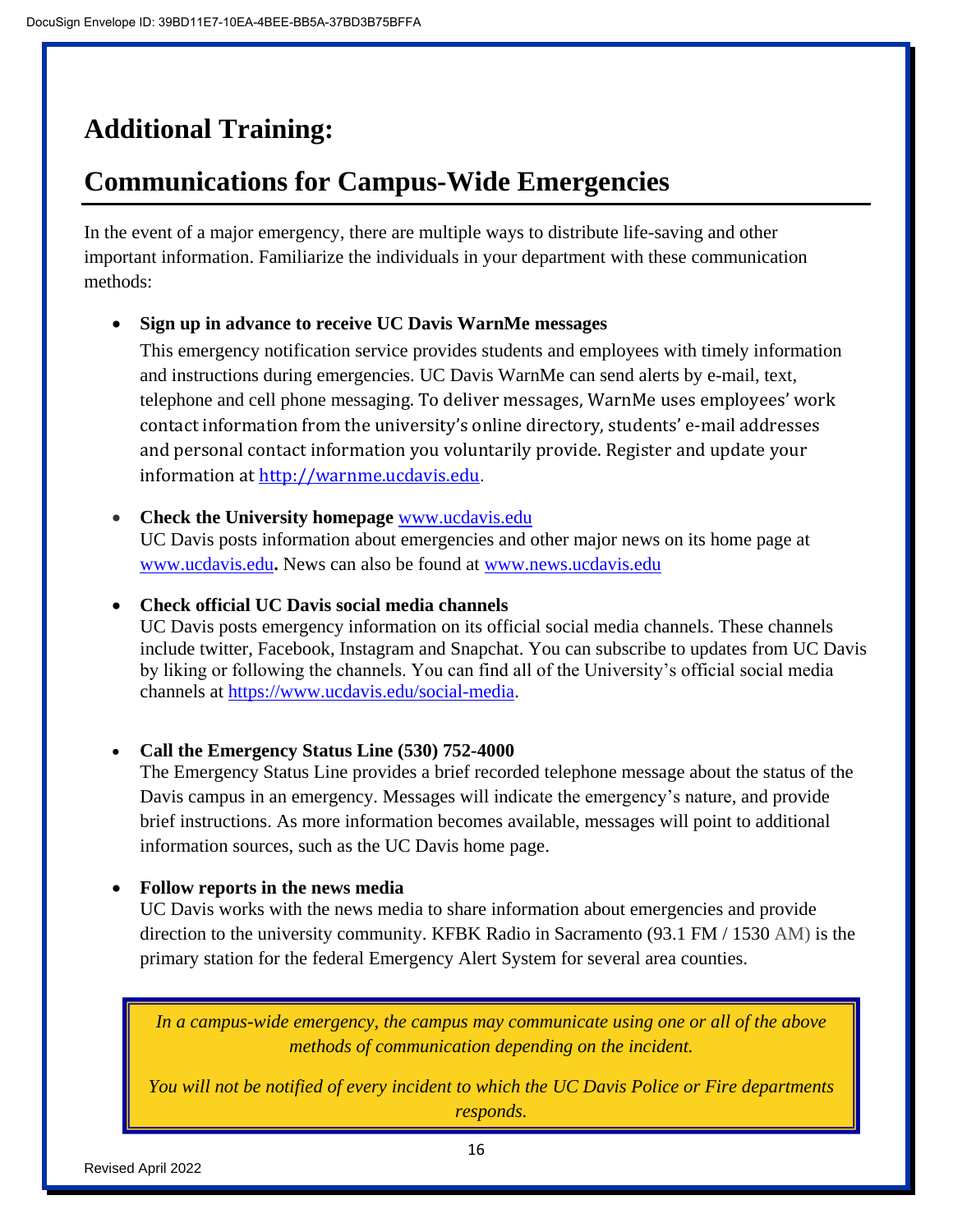# **Additional Training:**

# **Sheltering-in-Place**

One of the instructions you may be given in an emergency is to shelter-in-place. Shelter-in-place is used mainly for hazardous materials incidents and sustained police action, or when it is more dangerous to venture outside than to remain indoors in your current location. This means you should remain indoors until authorities tell you it is safe or you are told to evacuate. The following are guidelines that should be shared with your department's employees.

General Guidelines on how to Shelter-in-Place

- Select a small, interior room, with no or few windows, ideally with a hard-wired telephone (cellular telephone equipment may be overwhelmed or damaged during an emergency).
- Close and lock all windows and exterior doors.
- Review your EAP, inspect your workplace emergency kits if you have them.
- Do not exit the building until instructed to do so by campus officials.
- Check for status updates using the resources detailed in the section, "Communications for Campus Wide Emergencies."

Specific for a Hazardous Material Incident

- Turn off all fans, heating and air conditioning systems.
- If possible, seal all cracks around the door and any vents into the room.
- If you are in your car, close windows and turn off vents and air conditioning.

*In an incident requiring you to shelter-in-place, it may take several hours before it is safe to leave your building. It is important to have food and water in your office or work location to last a minimum of 24 hours, and preferably up to 72 hours. Having a workplace preparedness kit is easy to make and a good idea.*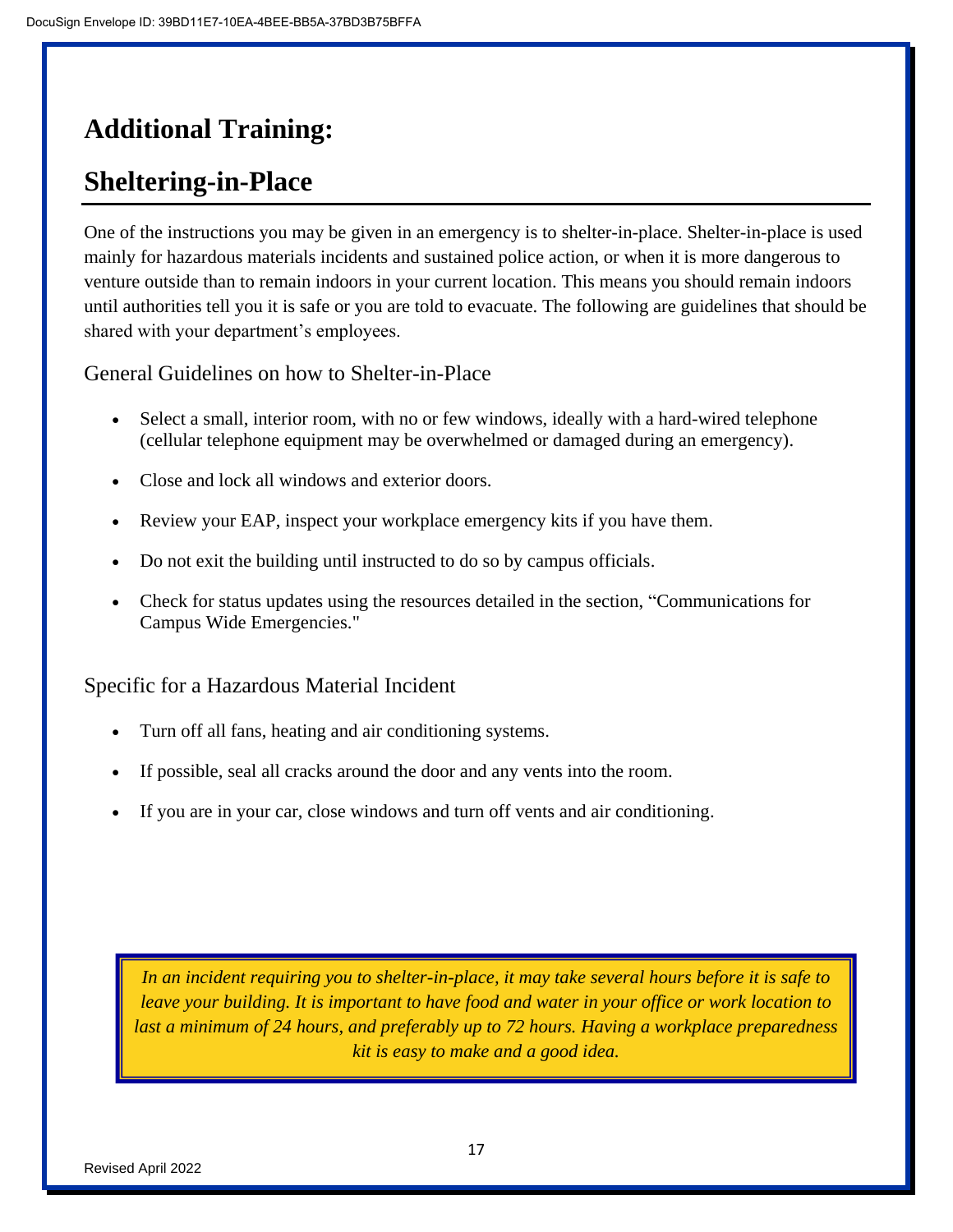# **Additional Training:**

# **Community Survival Strategies for an Active Shooter**

The UC Davis Police Department hosts workshops for members of the campus community on strategies to increase the likelihood of surviving an active shooter incident. The workshop covers five steps for increasing your chances of surviving an active shooter incident and also provides demonstrations for attacking the attacker.

It is recommended departments allow two hours release time for employees. Community presentations are available on the Davis and Sacramento campuses throughout the year. To locate or schedule a workshop visit the [UC Davis Police Department](https://police.sf.ucdavis.edu/active-shooter-survival-workshop) website.

In the training, *Community Survival Strategies for an Active Shooter* participants should be aware that the presentation deals with a very sensitive subject and uses actual audio tape from the 9-1-1 call at the Columbine shootings. Participants will also have the opportunity to see different types of firearms and should be prepared to hear what an actual gunshot sounds like.